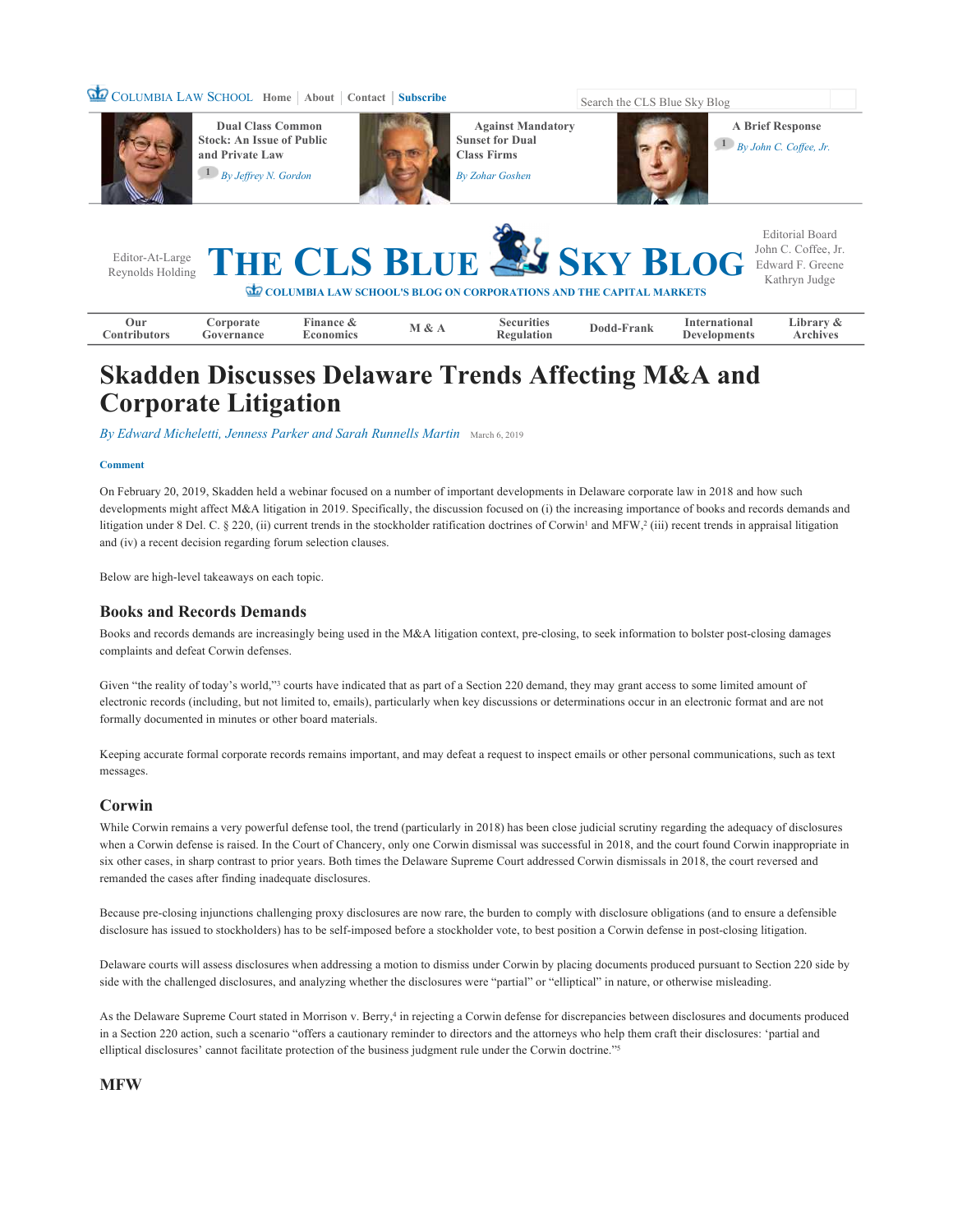MFW remains an important doctrine for transactions involving controlling stockholders that ordinarily invoke the entire fairness standard of review. When the MFW doctrine applies, the applicable standard of review is ratcheted down from entire fairness to the much more favorable business judgment standard of review.

Best practices still dictate that a controller's first communication contain the MFW "dual protections" — namely, that any merger be conditioned on both the (i) negotiation and approval by an independent, special committee with real bargaining power (the ability to say "no"), and (ii) a non-waivable majority of the minority stockholder vote.

However, MFW's dual protections may be established after initial discussions have occurred, as long as a potential transaction is expressly conditioned on the dual protections before economic negotiations begin.

Third-party transactions where the controlling stockholder receives a material benefit that is not shared with the minority may receive business judgment rule review if the dual protections are in place before the controller begins negotiating with the third party.

#### **Appraisal**

The 2017 Delaware Supreme Court opinions in DFC Global<sup>6</sup> and Dell, Inc.<sup>7</sup> heavily influenced Court of Chancery appraisal decisions in 2018.

Where a company is found to have a good sales process, Delaware courts will continue to consider a deal price (or deal price minus synergies) as a reliable (or most reliable) indicia of appraisal value.

In 2018, this resulted in all four appraisal decisions being at near or below the deal price (ranging from 2.5 percent above the deal price to 31 percent below the deal price).

As a result of these developments, we anticipate the number of appraisal actions to decrease from the higher levels of prior years. In addition, given the challenging climate for appraisal petitioners, it is also possible some currently pending appraisal actions where discovery has been obtained could "pivot" and abandon an appraisal action in favor of a plenary fiduciary duty action using the broad appraisal discovery to plead around a Corwin defense.

Respondent corporations can expect greater discovery into their deal process where they assert that deal price is the best indicia of fair value.

Practitioners are closely watching the Aruba appeal for further guidance regarding when market or trading price is an appropriate indicia of fair value.

#### **Forum Selection Provisions**

The Delaware Court of Chancery ruled in Sciabacucchi v. Salzberg<sup>8</sup> that Delaware corporations cannot regulate claims brought under the 1933 Act through forum selection bylaws or charter provisions because such claims do not relate to a corporation's "internal affairs" but relate instead to "external relationships." 9

The court left open whether the same rationale would apply to 1934 Act claims.

In combination with the U.S. Supreme Court's Cyan decision,<sup>10</sup> this means that federal securities cases will continue to be brought in both federal and state courts.

Despite this ruling,<sup> $11$ </sup> forum selection charter and bylaw provisions remain the most effective tool for requiring stockholders to file claims involving the internal affairs of a Delaware corporation (such as state law breach of fiduciary duty claims) in an exclusive (Delaware) forum.

#### ENDNOTES

1 Corwin v. KKR Fin. Holdings LLC, 125 A.3d 304 (Del. 2015).

2 Kahn v. M & F Worldwide Corp., 88 A.3d 635 (Del. 2014).

3 Schnatter v. Papa John's Int'l, Inc., 2019 WL 194634, at \*16 (Del. Ch. Jan. 15, 2019); see also KT4 Partners LLC v. Palantir Techs. Inc., 2019 WL 347934, at \*10 n.76 (Del. Jan. 29, 2019) (quoting Schnatter, 2019 WL 194634, at \*16).

4 191 A.3d 268 (Del. 2018), as revised (July 27, 2018).

5 Id. at 272 (citation omitted).

6 DFC Glob. Corp. v. Muirfield Value Partners, L.P., 172 A.3d 346 (Del. 2017).

7 Dell, Inc. v. Magnetar Glob. Event Driven Master Fund Ltd, 177 A.3d 1 (Del. 2017).